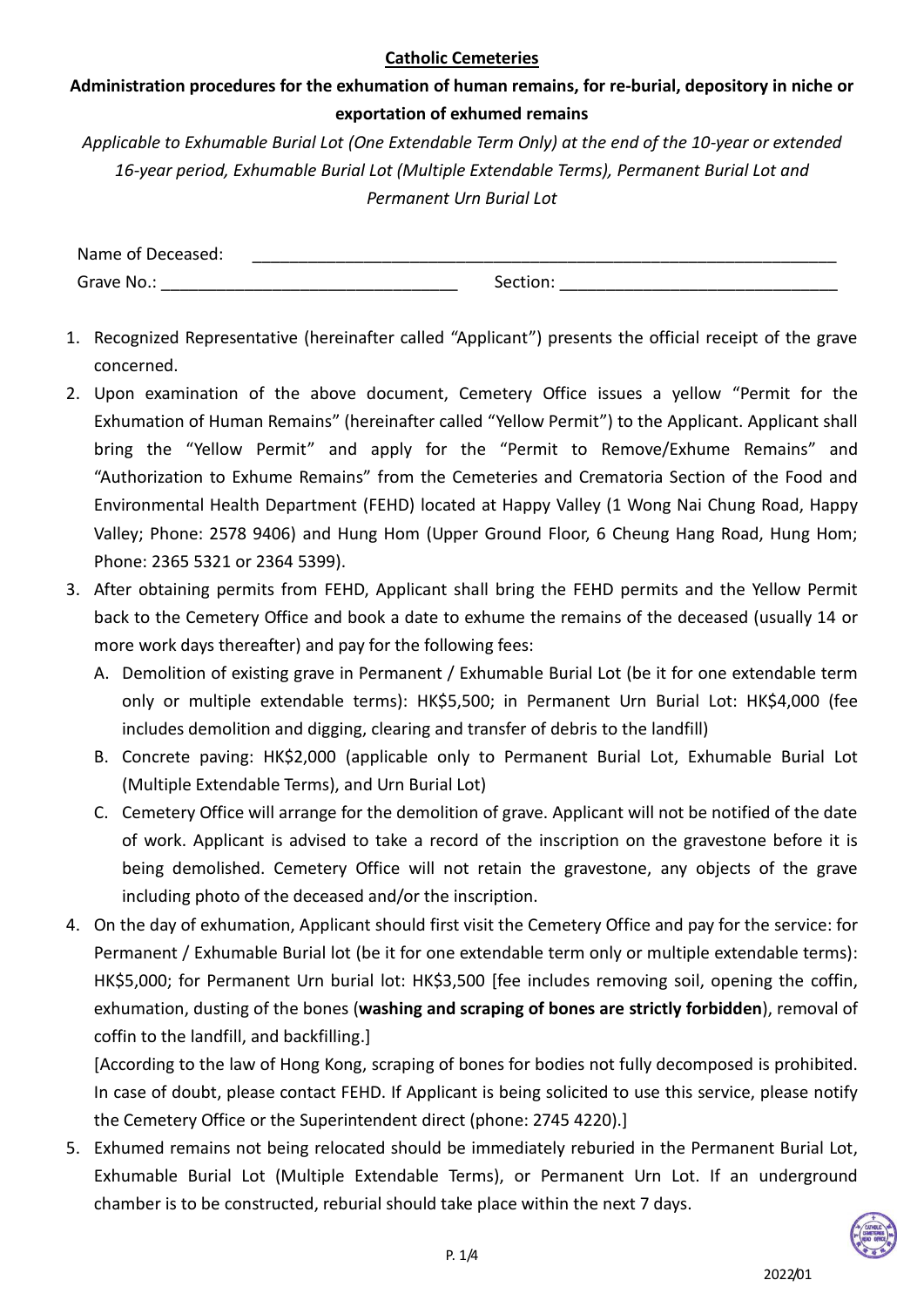# **Administration procedures for the exhumation of human remains, for re-burial, depository in niche or exportation of exhumed remains**

*Applicable to Exhumable Burial Lot (One Extendable Term Only) at the end of the 10-year or extended 16-year period, Exhumable Burial Lot (Multiple Extendable Terms), Permanent Burial Lot and Permanent Urn Burial Lot* 

6. If the exhumed remains are to be deposited in niches of the same Cemetery, Applicant shall pay for **Standard Niche: HK\$7,170** (including permanent use of niche, niche sealing slab, inscription engraved in black paint, B&W enamel photograph and vase) or **Upgraded Niche: HK\$15,720 / Family Niche: HK\$50,640** (including permanent use of niche, niche sealing slab, inscription engraved in black paint, B&W enamel photo, stainless steel frame with vase and niche interior lining), HK\$1,200 for the marble box for exhumed remains, and provide information to be inscribed on the sealing slab (such as name, Christian name, date of birth and death), as well as a photo of the deceased (passport size or photo not larger than 4R). If Applicant opts for gold foil-pasted inscription and coloured photo, an additional charge of HK\$500 and HK\$400 for a single person will be imposed.

**(Niches are allocated in sequential order; pre-allocation, pre-subscription or re-allocation within the same Cemetery are not available. An official receipt will be issued immediately upon payment. The official receipt is the only valid document of proof and must be kept in good custody for all future reference and use. Updates on the allocation of niches are available from http://vgoffice.catholic.org.hk)**

- 7. For exportation of exhumed remains, an administration fee of HK\$700 will be imposed. The exhumed remains and the "Authorization to Exhume Remains" will be immediately given back to the Applicant.
- 8. Except for item (7) above for which cheques are not accepted, all payment can be made in cash, cheque, VISA or MASTER credit cards. (St Michael's Cemetery in Happy Valley does not take credit cards.) Payee of various Cemeteries:

Cheung Sha Wan, Sai Kung, Cheung Chau:

 *The Bishop of the Roman Catholic Church in HK (St. Raphael's Cemetery)* Chai Wan: *The Bishop of the Roman Catholic Church in HK (Holy Cross Cemetery)* Happy Valley: *The Bishop of the Roman Catholic Church in HK (St Michael's Cemetery)*

9. Please contact Cemetery Offices for the time available for exhumation of remains and the sealing of slab. Phone numbers are available on page 4.

I hereby acknowledge my understanding of the above procedures and the receipt of a copy thereof.

Applicant's name and signature: Date: I have returned the "Yellow Permit", documents from FEHD and paid for the demolishing of the grave. I will visit the Cemetery Office at (time) on (date), pay for and administer the exhumation of remains, or I will authorize someone to act on my behalf.

Applicant's name and signature: **Date:**  $\blacksquare$ 

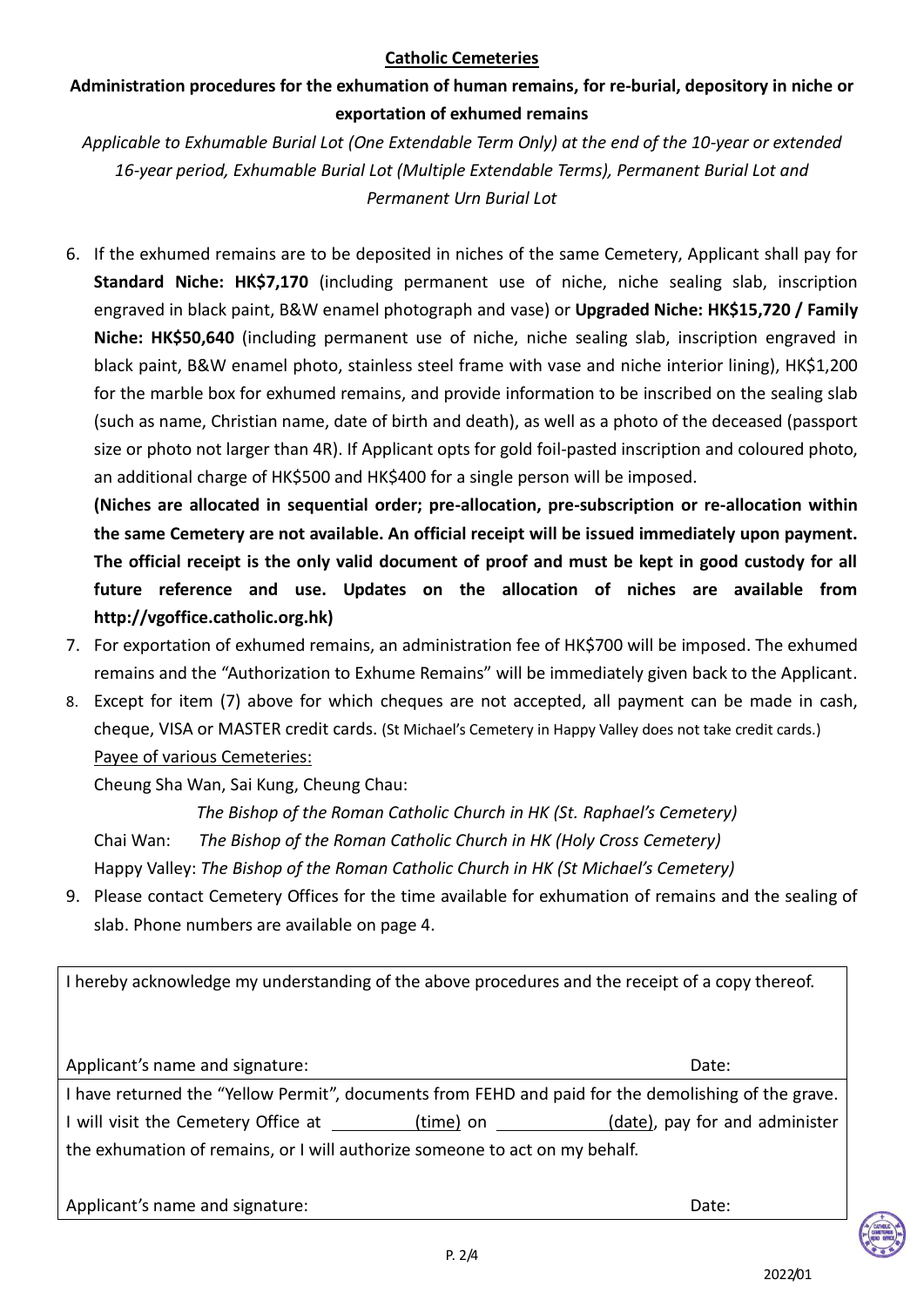# **Administration procedures for human remains not fully decomposed at the time of exhumation: Extension for 6 years / exportation of coffin / re-exhumation**

*Applicable to Exhumable Burial Lot (One Extendable Term Only) at the end of the 10-year or 16-year period, Exhumable Burial Lot (Multiple Extendable Terms) & Permanent Burial Lot* 

- A. Human remains not fully decomposed at the end of the 10-year period at Exhumable Burial Lot (One Extendable Term Only)
	- 1. Apply for a 6-year extension at a fee of **HK\$9,220** (extendable for one time only; period will commence from the following year after the 10-year period expires). The grave will be backfilled with soil. Applicant shall apply for re-exhumation and pay for the applicable fee at the end of the extended period. Or,
	- 2. Within one year from the date when the human remains were first exhumed after the 10-year period, apply for re-exhumation and relocation. FEHD will issue a "Permit to Remove/Exhume Remains" to the Applicant six months after the date when the human remains were first exhumed. The Permit has a validity of six months. Before the Permit expires, Applicant should bring the said Permit to the Cemetery Office and book a date to re-exhume the remains.
	- 3. If the human remains are not fully decomposed at the end of the first or subsequent exhumation and the Applicant decides not to extend the burial period, Applicant should apply from the Cemetery Office and FEHD for exportation of coffin for cremation or to other cemeteries. An administration fee of HK\$700 shall be imposed for exportation of coffin. For cremated ashes to be deposited back to Catholic Cemeteries, Applicant should apply according to the Rules of Catholic Cemeteries.
- B. Human remains not fully decomposed at the end of the extended 6-year period at Exhumable Burial Lot (One Extendable Term Only)
	- 1. Within one year from the date when the human remains were first exhumed at the end of the extended 6-year period, apply for re-exhumation and relocation. FEHD will issue a "Permit to Remove/Exhume Remains" to the Applicant six months after the date when the human remains were first exhumed. The Permit has a validity of six months. Before the Permit expires, Applicant should bring the said Permit to the Cemetery Office and book a date to re-exhume the remains.
	- 2. If the human remains are not fully decomposed at the subsequent exhumation, Applicant should apply from the Cemetery Office and FEHD for exportation of coffin for cremation or to other cemeteries. An administration fee of HK\$700 shall be imposed for exportation of coffin. For cremated ashes to be deposited back to Catholic Cemeteries, Applicant should apply according to the Rules of Catholic Cemeteries.
- C. Human remains not fully decomposed at Permanent Burial Lot or Exhumable Burial Lot (Multiple Extendable Terms)
	- 1. Within one year from the date when the human remains were first exhumed, apply for re-exhumation and re-burial. FEHD will issue a "Permit to Remove/Exhume Remains" to the Applicant six months after the date when the human remains were first exhumed. The Permit has a validity of six months. Before the Permit expires, Applicant should bring the said Permit to the Cemetery Office and book a date to re-exhume the remains. If the human remains are still not fully decomposed at the second exhumation, Applicant can apply subsequent exhumation according to the above procedures.